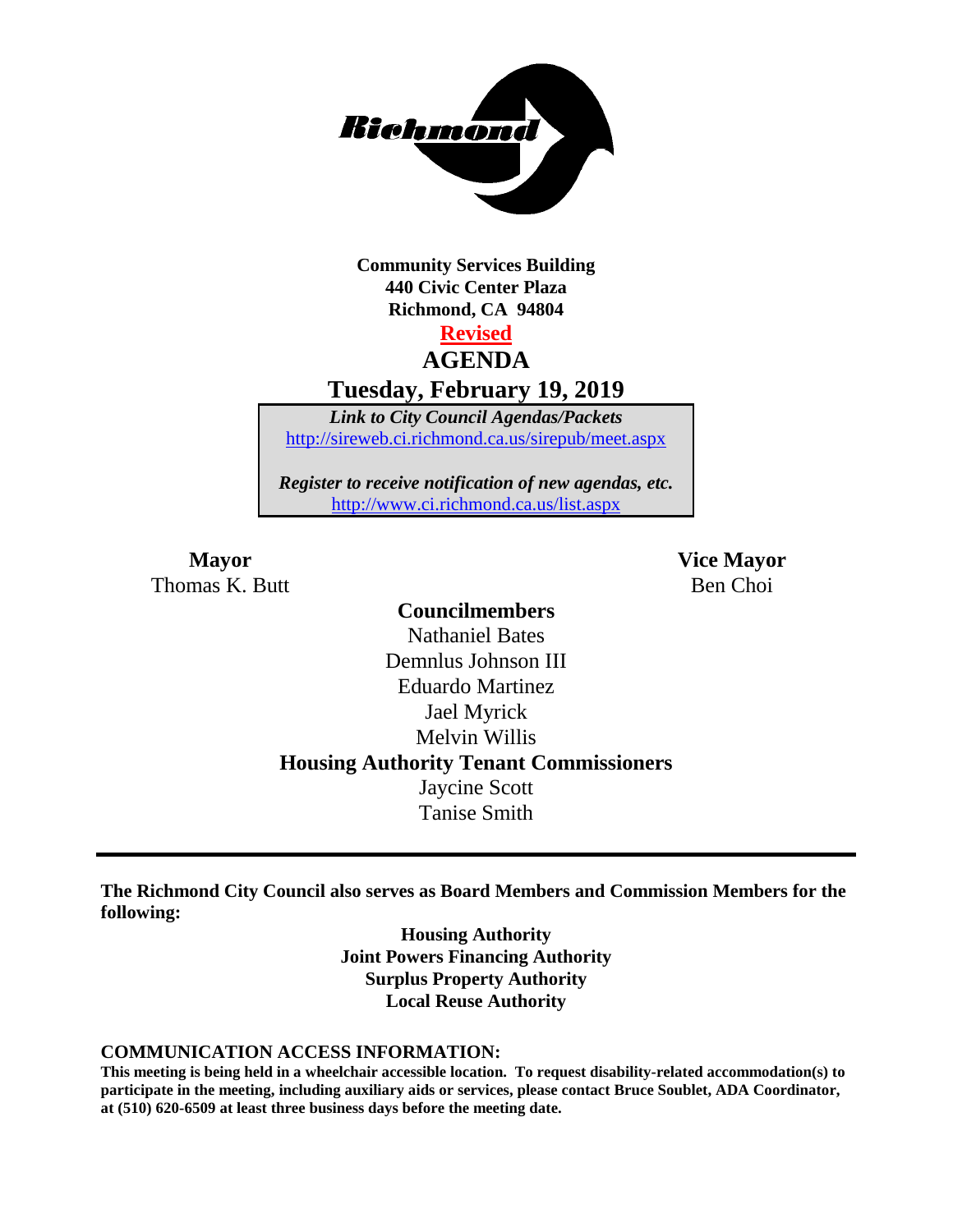# **MEETING PROCEDURES**

The City of Richmond encourages community participation at its City Council meetings and has established procedures that are intended to accommodate public input in a timely and time-sensitive way. As a courtesy to all members of the public who wish to participate in City Council meetings, please observe the following procedures:

**PUBLIC COMMENT ON AGENDA ITEMS:** Anyone who desires to address the City Council on items appearing on the agenda must complete and file a pink speaker's card with the City Clerk **prior** to the City Council's consideration of the item. Once the City Clerk has announced the item, no person shall be permitted to speak on the item other than those persons who have submitted their names to the City Clerk. Your name will be called when the item is announced for discussion. **Each speaker will be allowed up to TWO (2) MINUTES to address the City Council on NON-PUBLIC HEARING items listed on the agenda. Speakers are allowed up to THREE (3) minutes on PUBLIC HEARING items.**

**OPEN FORUM FOR PUBLIC COMMENT:** Individuals who would like to address the City Council on matters not listed on the agenda or on items remaining on the consent calendar may do so under Open Forum. All speakers must complete and file a pink speaker's card with the City Clerk **prior** to the commencement of Open Forum. The amount of time allotted to individual speakers shall be determined based on the number of persons requesting to speak during this item. **The time allocation for each speaker will be as follows:** 15 or fewer speakers, a maximum of 2 minutes; 16 to 24 speakers, a maximum of 1 and one-half minutes; and 25 or more speakers, a maximum of 1 minute.

### **SPEAKERS ARE REQUESTED TO OCCUPY THE RESERVED SEATS IN THE FRONT ROW BEHIND THE SPEAKER'S PODIUM AS THEIR NAME IS ANNOUNCED BY THE CITY CLERK.**

**CONSENT CALENDAR:** Consent Calendar items are considered routine and will be enacted, approved or adopted by one motion unless a request for removal for discussion or explanation is received from the audience or the City Council. A member of the audience requesting to remove an item from the consent calendar that is sponsored by City staff must first complete a speaker's card and discuss the item with a City staff person who has knowledge of the subject material **prior** to filing the card with the City Clerk and **prior** to the City Council's consideration of Agenda Review. Councilmembers who request to remove an item from the consent calendar must do so during Agenda Review. An item removed from the Consent Calendar may be placed anywhere on the agenda following the City Council's agenda review.

**CONDUCT AT MEETINGS:** Richmond City Council meetings are limited public forums during which the City strives to provide an open, safe atmosphere and promote robust public debate. Members of the public, however, must comply with state law, as well as the City's laws and procedures and may not actually disrupt the orderly conduct of these meetings. The public, for example, may not shout or use amplifying devices, must submit comment cards and speak during their allotted time, may not create a physical disturbance, may not speak on matters unrelated to issues within the jurisdiction of the City Council or the agenda item at hand, and may not cause immediate threats to public safety.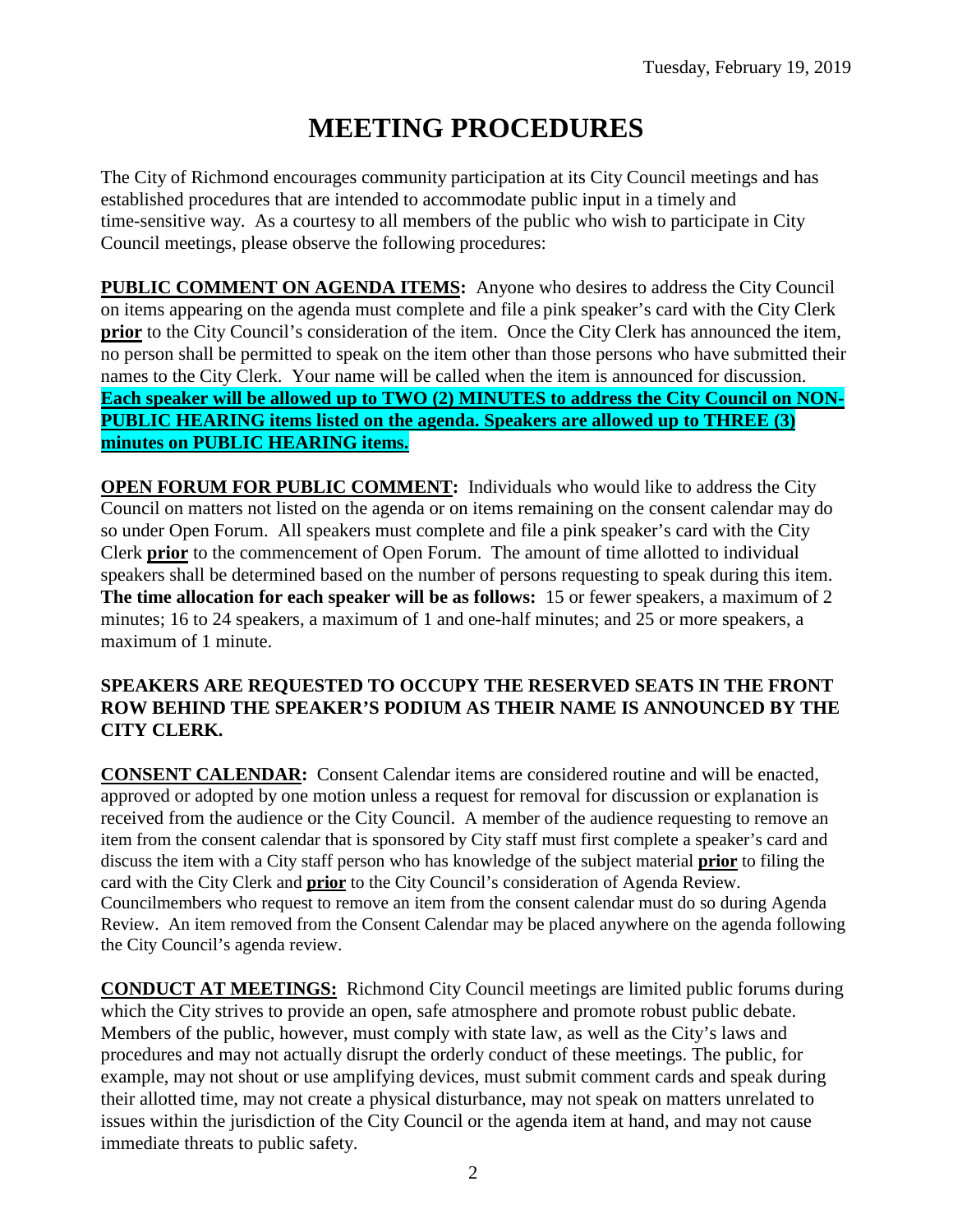**CITY HARASSMENT POLICY:** The City invites public comment and critique about its operations, including comment about the performance of its public officials and employees, at the public meetings of the City Council and boards and commissions. However, discriminatory or harassing comments about or in the presence of City employees, even comments by third parties, may create a hostile work environment, if severe or pervasive. The City prohibits harassment against an applicant, employee, or contractor on the basis of race, religious creed, color, national origin, ancestry, physical disability, medical condition, mental disability, marital status, sex (including pregnancy, childbirth, and related medical conditions), sexual orientation, gender identity, age or veteran status, or any other characteristic protected by federal, state or local law. In order to acknowledge the public's right to comment on City operations at public meetings, which could include comments that violate the City's harassment policy if such comments do not cause an actual disruption under the Council Rules and Procedures, while taking reasonable steps to protect City employees from discrimination and harassment, City Boards and Commissions shall adhere to the following procedures. If any person makes a harassing remark at a public meeting that violates the above City policy prohibiting harassment, the presiding officer of the meeting may, at the conclusion of the speaker's remarks and allotted time: (a) remind the public that the City's Policy Regarding Harassment of its Employees is contained in the written posted agenda; and (b) state that comments in violation of City policy are not condoned by the City and will play no role in City decisions. If any person makes a harassing remark at a public meeting that violates the above City policy, any City employee in the room who is offended by remarks violating the City's policy is excused from attendance at the meeting. No City employee is compelled to remain in attendance where it appears likely that speakers will make further harassing comments. If an employee leaves a City meeting for this reason, the presiding officer may send a designee to notify any offended employee who has left the meeting when those comments are likely concluded so that the employee may return to the meeting. The presiding officer may remind an employee or any council or board or commission member that he or she may leave the meeting if a remark violating the City's harassment policy is made. These procedures supplement the Council Rules and Procedures relating to disruption of orderly conduct at Council meetings.

Any law enforcement officer on duty or whose service is commanded by the presiding officer shall be Sergeant-at-Arms of the Council meetings. He/she, or they, shall carry out all orders and instructions given by the presiding officer for the purpose of maintaining order and decorum at the Council meetings (City Council Rules of Procedure and Order Section III F, RMC Section 2.12.030).

**\*\*\*\*\*\*\*\*\*\*\*\*\*\*\*\*\*\*\*\*\*\*\*\*\*\*\*\*\*\*\*\*\*\*\*\*\*\*\*\*\*\*\*\*\*\*\*\*\*\*\*\*\*\*\*\*\*\***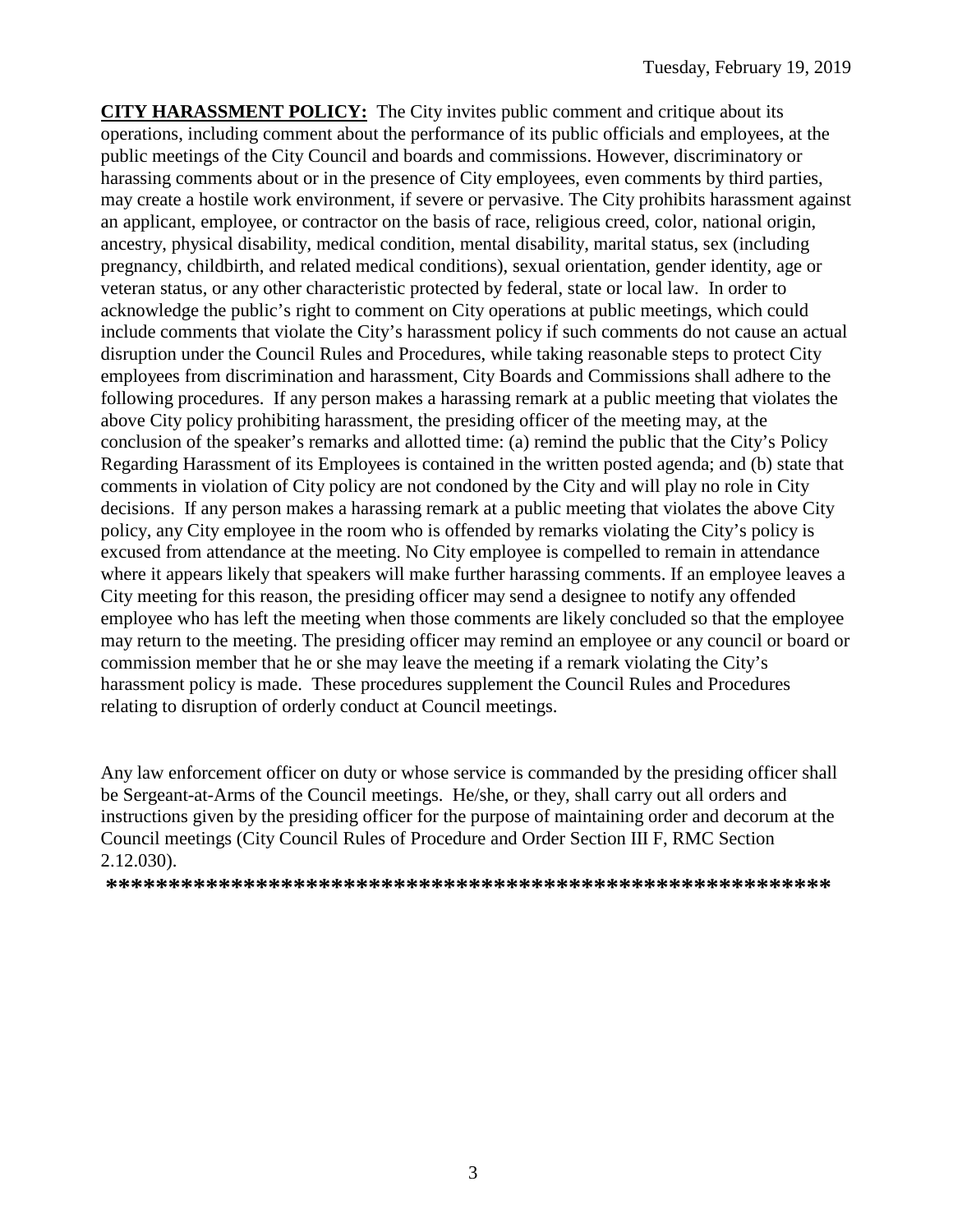# **OPEN SESSION TO HEAR PUBLIC COMMENT BEFORE CLOSED SESSION**

5:00 p.m.

### **A. ROLL CALL**

### **B. PUBLIC COMMENT BEFORE CLOSED SESSION**

### **C. ADJOURN TO CLOSED SESSION**

### **CLOSED SESSION**

Shimada Room of the Community Services Building

### **A. CITY COUNCIL**

CONFERENCE WITH LEGAL COUNSEL - EXISTING LITIGATION (paragraph (1) of Subdivision [d] of Government Code Section 54956.9):

De Dios vs. City of Richmond

PUBLIC EMPLOYEE APPOINTMENT (Government Code Section 54957.6):

Title: Citizens Police Review Commission Investigative Officer

CONFERENCE WITH REAL PROPERTY NEGOTIATOR (Government Code Section 54956.8):

Agency Negotiators: Carlos Martinez and Shasa Curl Property: Hacienda Housing Complex, 1300 Roosevelt Avenue Negotiating Party: Mercy Housing California and Community Housing Development Corporation of North Richmond Under Negotiation: Price and terms of payment

#### CONFERENCE WITH LABOR NEGOTIATORS (Government Code Section 54957.6):

Agency representatives: Carlos Martinez, Lisa Stephenson, Belinda Warner, Bruce Soublet, and Jack Hughes Employee organization: Service Employees International Union (SEIU Local 1021)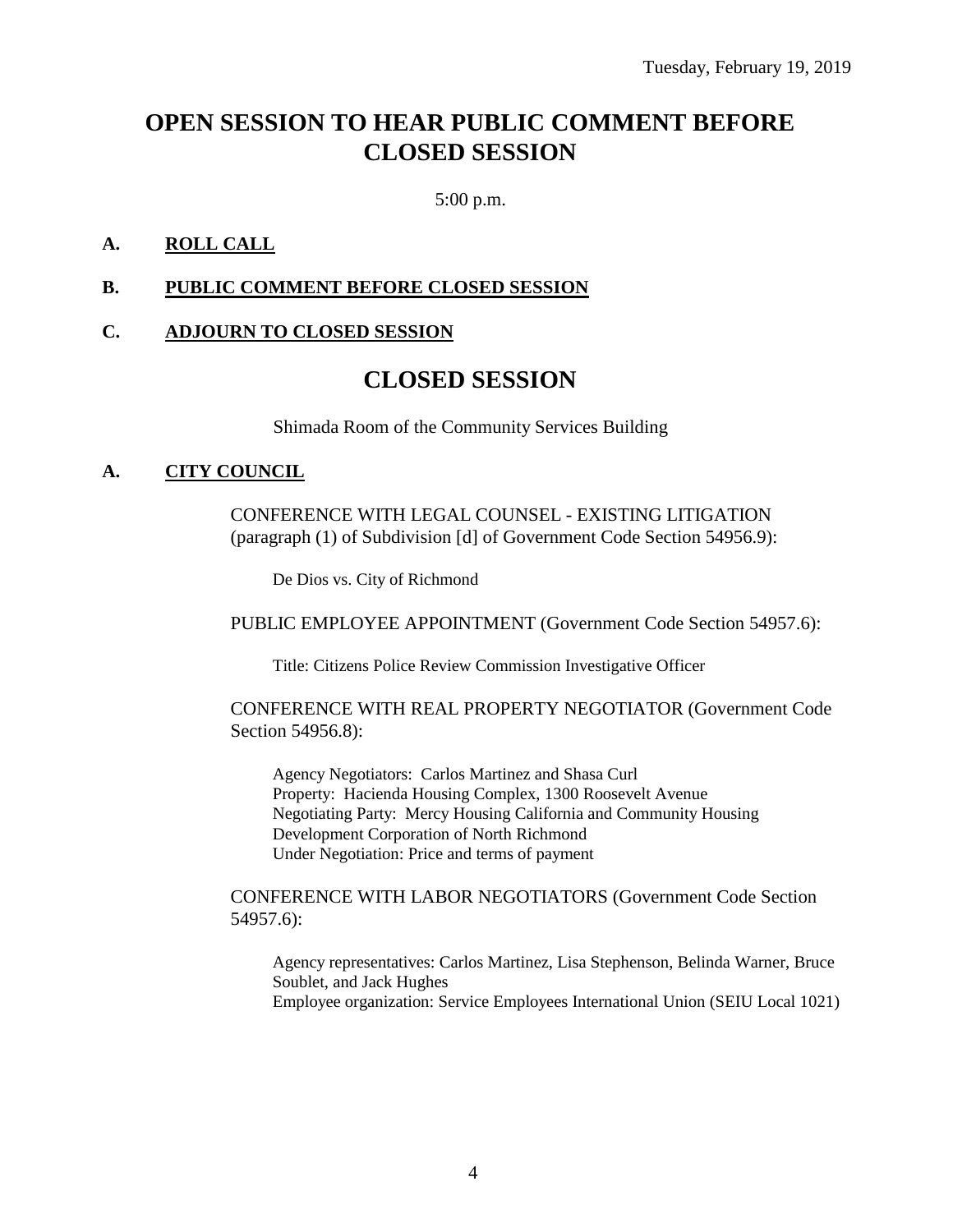## **REGULAR MEETING OF THE RICHMOND CITY COUNCIL**

6:30 p.m.

- **A. PLEDGE TO THE FLAG**
- **B. ROLL CALL**
- **C. STATEMENT OF CONFLICT OF INTEREST**
- **D. AGENDA REVIEW**

### **E. REPORT FROM THE CITY ATTORNEY OF FINAL DECISIONS MADE DURING CLOSED SESSION**

- **F. REPORT FROM THE CITY MANAGER**
- **G. OPEN FORUM FOR PUBLIC COMMENT**

### **H. CITY COUNCIL CONSENT CALENDAR**

- **H-1.** ADOPT a resolution approving the City's application for the Transportation Development Act Article 3 Pedestrian and Bicycle Funding for Fiscal Year 2019- 2020 and if funds are awarded, ACCEPT and APPROPRIATE the funds - Engineering and Capital Improvement Projects Department (Yader Bermudez 774-6300/Tawfic Halaby 621-1612).
- **H-2.** APPROVE a contract with Silicon Valley Paving, Inc. for the construction of a new basketball court at Unity Park at Greenway and 16th Street in Richmond, in an amount not to exceed \$190,000, and APPROPRIATE \$22,489 from the Parks Impact Fee to supplement State Grant to award contract - Engineering and Capital Improvement Projects (Yader A. Bermudez 774-6300).
- **H-3.** ADOPT a resolution of local support for a \$1,000,000 grant as required by the State of California Department of Parks and Recreation, Division of Boating and Waterways for the construction of a riprap revetment to stop the shoreline erosion at Point Molate Beach Park and if awarded, ACCEPT and APPROPRIATE the grant funds and the City required local match of 50%, or about \$500,000 from the Impact Fee Park/Open Space Fund - Engineering and Capital Improvement Projects Department (Yader Bermudez 774-6300).
- **H-4.** APPROVE a contract with Saviano Co. Inc. for the construction of a new basketball court at John F. Kennedy Park in Richmond, in an amount not to exceed \$200,000, and APPROPRIATE \$17,260 from the Parks Impact Fee to supplement State Grant to award contract - Engineering and Capital Improvement Projects (Yader A. Bermudez 774-6300).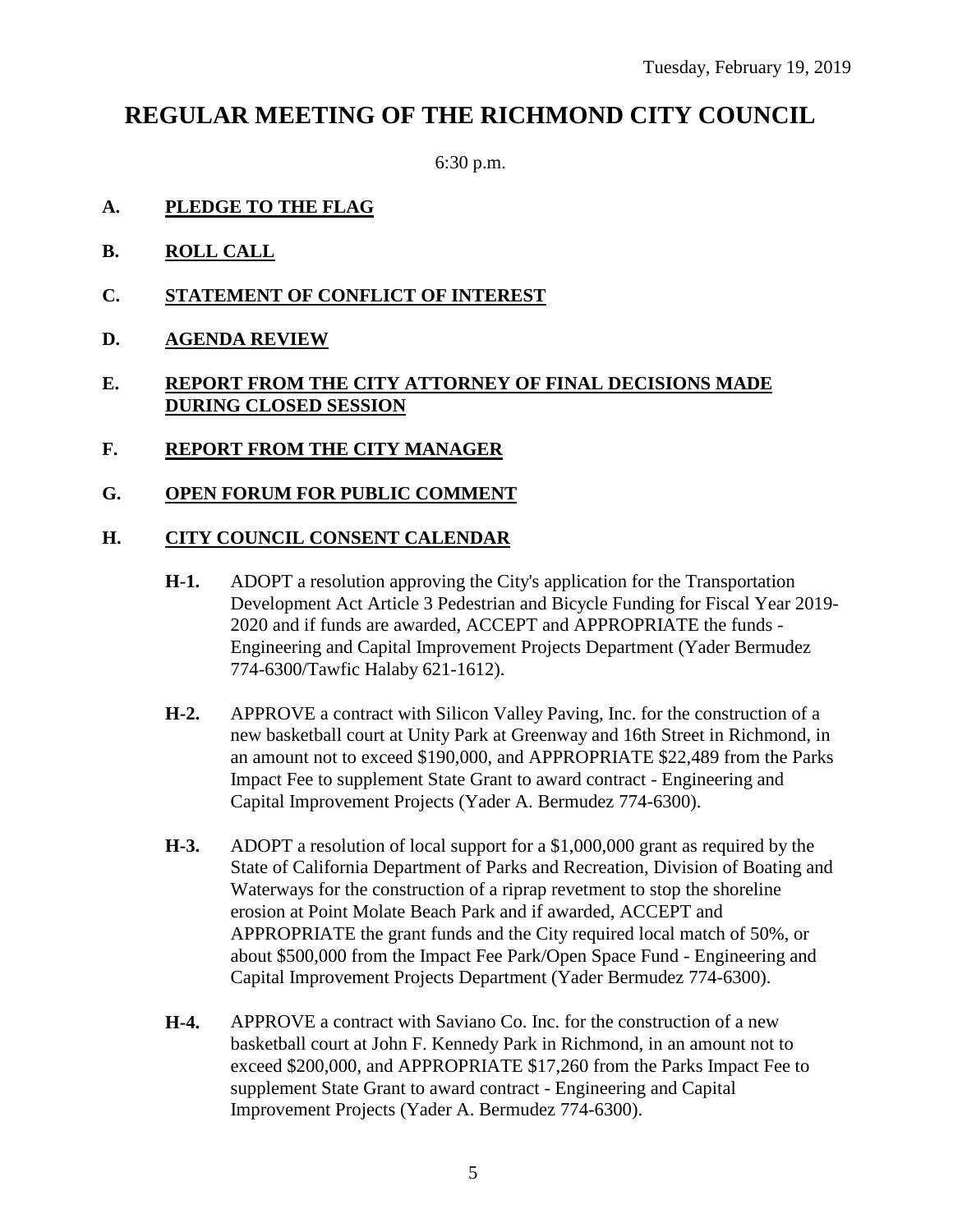- **H-5.** ADOPT a resolution authorizing the execution of a Construction Agreement with St. Francis Electric, Inc., for the 23rd Street Traffic Signal Interconnect Project in the amount of \$1,298,980, per the base bid documents - Engineering and Capital Improvement Projects Department (Yader Bermudez 774-6300/Michael Williams 307-8147).
- **H-6.** ADOPT a resolution to include a conflict of interest policy consistent with the Richmond Municipal Code Chapter 2.52 for the Design-Build method of project delivery for Wastewater and Stormwater facilities - Water Resource Recovery Department (Ryan Smith 620-5486).
- **H-7.** ACCEPT and APPROPRIATE a Family Literacy Grant from California Library Literacy Services, a program of the California State Library, in the amount of \$45,000 for the Library and Cultural Services Department, Literacy for Every Adult Program (LEAP) Division to support family literacy programming for lowliterate adults and their families - Library and Cultural Services Department (Katy Curl 620-6554/Sherry Drobner 307-8802).
- **H-8.** APPROVE an appointment to the Shimada Friendship Commission: APPOINT Robyn Rickansrud, new appointment, seat #3, term expiration date December 31, 2022 - Office of the Mayor (Mayor Tom Butt 620-6502).
- **H-9.** APPROVE appointments to the Richmond-Zhoushan Sister City Commission; APPOINT Sara Min Zhao, re-appointment, seat #6, term expiration date December 31, 2021, Alexander Golovets, new appointment, seat #10, term expiration date December 31, 2021 - Office of the Mayor (Mayor Tom Butt 620- 6502).
- **H-10.** APPROVE appointments to the Urban Forest Advisory Committee: APPOINT Liz Bittner, re-appointment, seat #2, term expiration date November 17, 2021; Marlen Cifuentes, new appointment, seat #4, term expiration date November 17, 2021; Paula Urtecho, new appointment, seat #5, term expiration date November 17, 2021; Ellen Seskin, new appointment, seat #7, term expiration date November 17, 2021; Sherman Dean, re-appointment, seat #9, term expiration date November 17, 2021; and April Kennedy, re-appointment, seat #11, term expiration date November 17, 2021 - Office of the Mayor (Mayor Tom Butt 620- 6502).
- **H-11.** APPROVE appointments to the Commission on Aging: APPOINT Kiran Agarwal, new appointment, seat #5, filing an unexpired term with an expiration date of May 19, 2022; Dr. Joyce Whitfield, new appointment, seat #7, filing an unexpired term with an expiration date of May 19, 2022; and Michelle Hayes, new appointment, seat #13, term expiration date May 19, 2022 - Office of the Mayor (Mayor Tom Butt 620-6502).